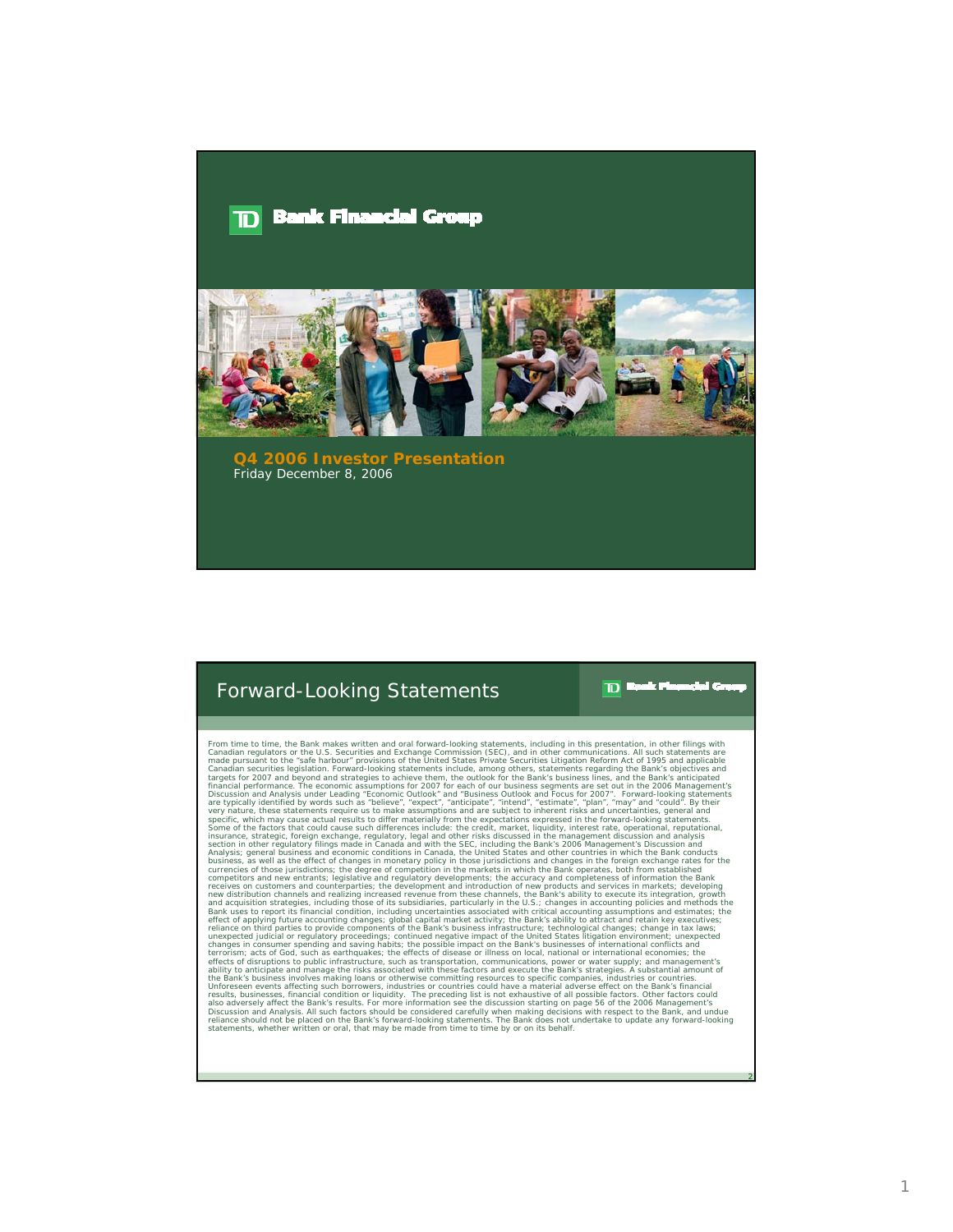| Net income \$MM (based on segment results, adjusted where applicable)                                                                                                                                     |                 |           |                  |
|-----------------------------------------------------------------------------------------------------------------------------------------------------------------------------------------------------------|-----------------|-----------|------------------|
|                                                                                                                                                                                                           |                 |           |                  |
|                                                                                                                                                                                                           | FY 2006         | FY 2005   | 06 vs '05        |
| Canadian Retail <sup>1</sup><br>$U.S.$ Retail <sup>2</sup>                                                                                                                                                | \$2,376         | \$2,026   | 17%              |
|                                                                                                                                                                                                           | 435             | 266       | 64%              |
| Wholesale                                                                                                                                                                                                 | 664             | 551<br>18 | 21%              |
| Corporate<br>Adjusted net income <sup>3</sup>                                                                                                                                                             | (99)<br>\$3,376 | \$2,861   | <b>NM</b><br>18% |
| Reported EPS (diluted)                                                                                                                                                                                    | \$6.34          | \$3.20    | 98%              |
| Adjusted EPS (diluted)                                                                                                                                                                                    | \$4.66          | \$4.14    | 13%              |
| Explained in footnote 1 on slide 7.<br>Explained on footnote1 on slide 20.<br>The Bank's financial results prepared in accordance with GAAP are referred to as "reported" results. The Bank also utilizes |                 |           |                  |

|                | Q4 2006 Highlights                                                                                                                                                                                                                                                                                                                                                                                                                                                                                                                                                                                                                                                                                                                                 |                                  |        |        |                |           | ומד             | المتوسط والانسوار |
|----------------|----------------------------------------------------------------------------------------------------------------------------------------------------------------------------------------------------------------------------------------------------------------------------------------------------------------------------------------------------------------------------------------------------------------------------------------------------------------------------------------------------------------------------------------------------------------------------------------------------------------------------------------------------------------------------------------------------------------------------------------------------|----------------------------------|--------|--------|----------------|-----------|-----------------|-------------------|
|                | Net income \$MM (based on segment results, adjusted where applicable)                                                                                                                                                                                                                                                                                                                                                                                                                                                                                                                                                                                                                                                                              |                                  |        |        |                |           |                 |                   |
|                |                                                                                                                                                                                                                                                                                                                                                                                                                                                                                                                                                                                                                                                                                                                                                    |                                  | Q4/06  | Q3/06  | Q4/05          | YoY       | QoQ             |                   |
|                | Canadian Retail                                                                                                                                                                                                                                                                                                                                                                                                                                                                                                                                                                                                                                                                                                                                    |                                  | \$596  | \$621  | \$528          | 13%       | $-4%$           |                   |
|                | $U.S.$ Retail <sup>2</sup>                                                                                                                                                                                                                                                                                                                                                                                                                                                                                                                                                                                                                                                                                                                         |                                  | 116    | 123    | 120            | $-3%$     | $-6%$           |                   |
|                | Wholesale                                                                                                                                                                                                                                                                                                                                                                                                                                                                                                                                                                                                                                                                                                                                          |                                  | 146    | 179    | 115            |           | 27% -18%        |                   |
|                | Corporate                                                                                                                                                                                                                                                                                                                                                                                                                                                                                                                                                                                                                                                                                                                                          |                                  | 17     | (37)   | $\mathfrak{D}$ | <b>NM</b> | <b>NM</b>       |                   |
|                |                                                                                                                                                                                                                                                                                                                                                                                                                                                                                                                                                                                                                                                                                                                                                    | Adjusted net income <sup>3</sup> | \$875  | \$886  | \$765          | 14%       | $-1%$           |                   |
|                |                                                                                                                                                                                                                                                                                                                                                                                                                                                                                                                                                                                                                                                                                                                                                    | Reported EPS (diluted)           | \$1.04 | \$1.09 | \$0.82         | 27%       | $-5%$           |                   |
|                |                                                                                                                                                                                                                                                                                                                                                                                                                                                                                                                                                                                                                                                                                                                                                    | Adjusted EPS (diluted)           | \$1.20 | \$1,21 | \$1.06         | 13%       | $-1%$           |                   |
|                | Tier 1 capital                                                                                                                                                                                                                                                                                                                                                                                                                                                                                                                                                                                                                                                                                                                                     |                                  | 12.0%  |        | 12.1% 10.1%    |           | $1.9\% - 0.1\%$ |                   |
|                |                                                                                                                                                                                                                                                                                                                                                                                                                                                                                                                                                                                                                                                                                                                                                    | Tangible common equity           | 9.1%   | 9.1%   | 7.4%           |           | 1.7% 0.0%       |                   |
|                |                                                                                                                                                                                                                                                                                                                                                                                                                                                                                                                                                                                                                                                                                                                                                    |                                  |        |        |                |           |                 |                   |
| 1.<br>2.<br>3. | Explained in footnote 1 on slide 7.<br>Explained on footnote1 on slide 20.<br>The Bank's financial results prepared in accordance with GAAP are referred to as "reported" results. The Bank also utilizes<br>"adjusted"earnings (i.e., reported earnings excluding "items of note", net of tax) to assess each of its businesses and measure overall<br>Bank performance. Adjusted net income, adjusted earnings per share (EPS) and related terms used in this presentation are not<br>defined terms under GAAP and may not be comparable to similar terms used by other issuers. See "How the Bank Reports" in the<br>2006 MD&A (td.com/investor) for an explanation and a reconciliation of adjusted earnings to reported basis (GAAP) results. |                                  |        |        |                |           |                 |                   |

3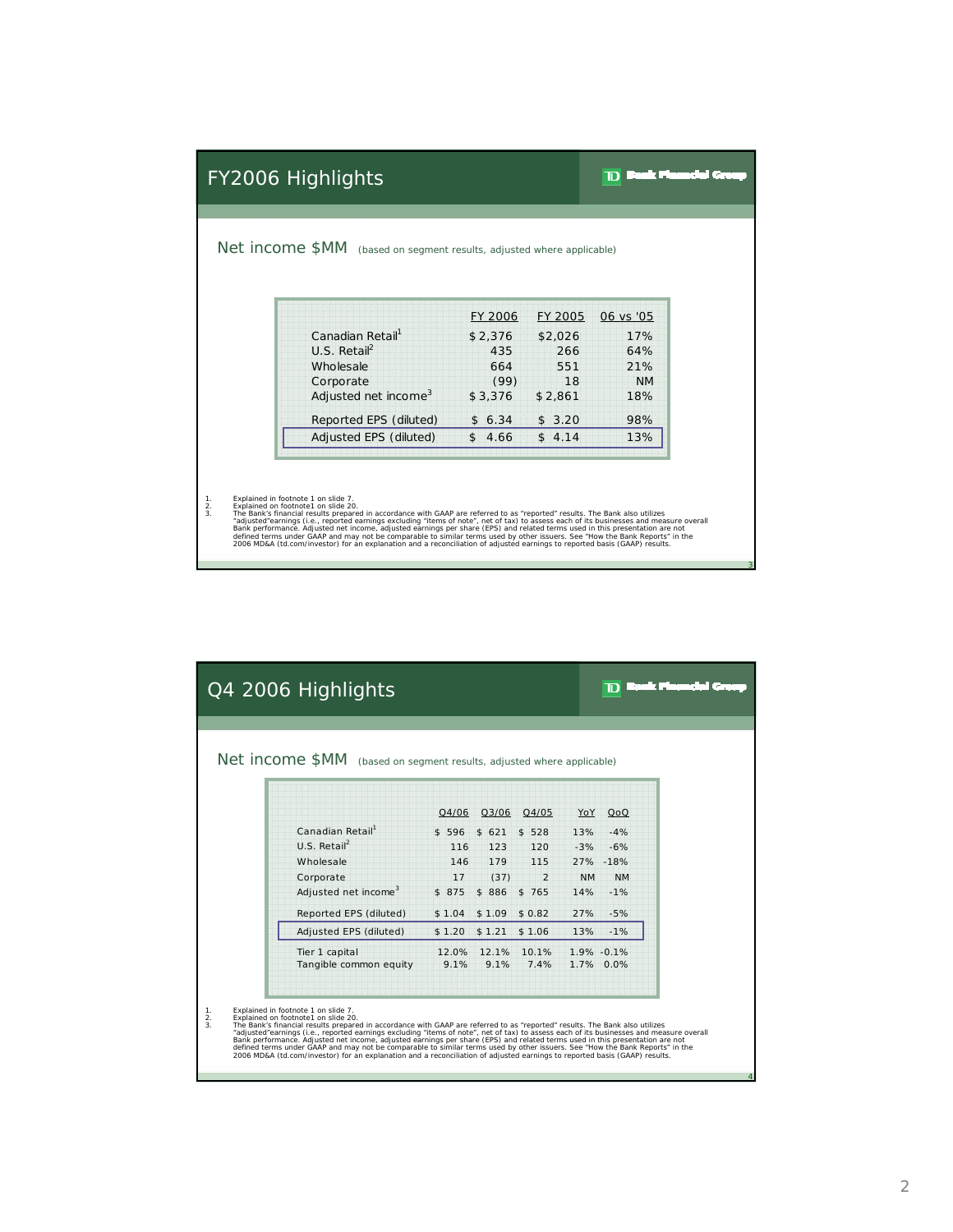|                                                            |                           | \$ MM                     | EPS                  |
|------------------------------------------------------------|---------------------------|---------------------------|----------------------|
| Reported net income and EPS                                |                           | \$762                     | \$1.04               |
| I tems of note<br>Amortization of intangibles <sup>1</sup> | Pre-Tax<br>\$ MM<br>\$126 | Post-Tax<br>\$ MM<br>\$87 | <b>EPS</b><br>\$0.12 |
| AcG-13 impact                                              | \$13                      | \$8                       | \$0.01               |
| Visa and ODP                                               | \$28                      | \$18                      | \$0.03               |
| <b>Excluding above items of note</b>                       |                           |                           | <b>EPS</b>           |
| Adjusted net income and EPS                                |                           | \$875                     | \$1.20               |

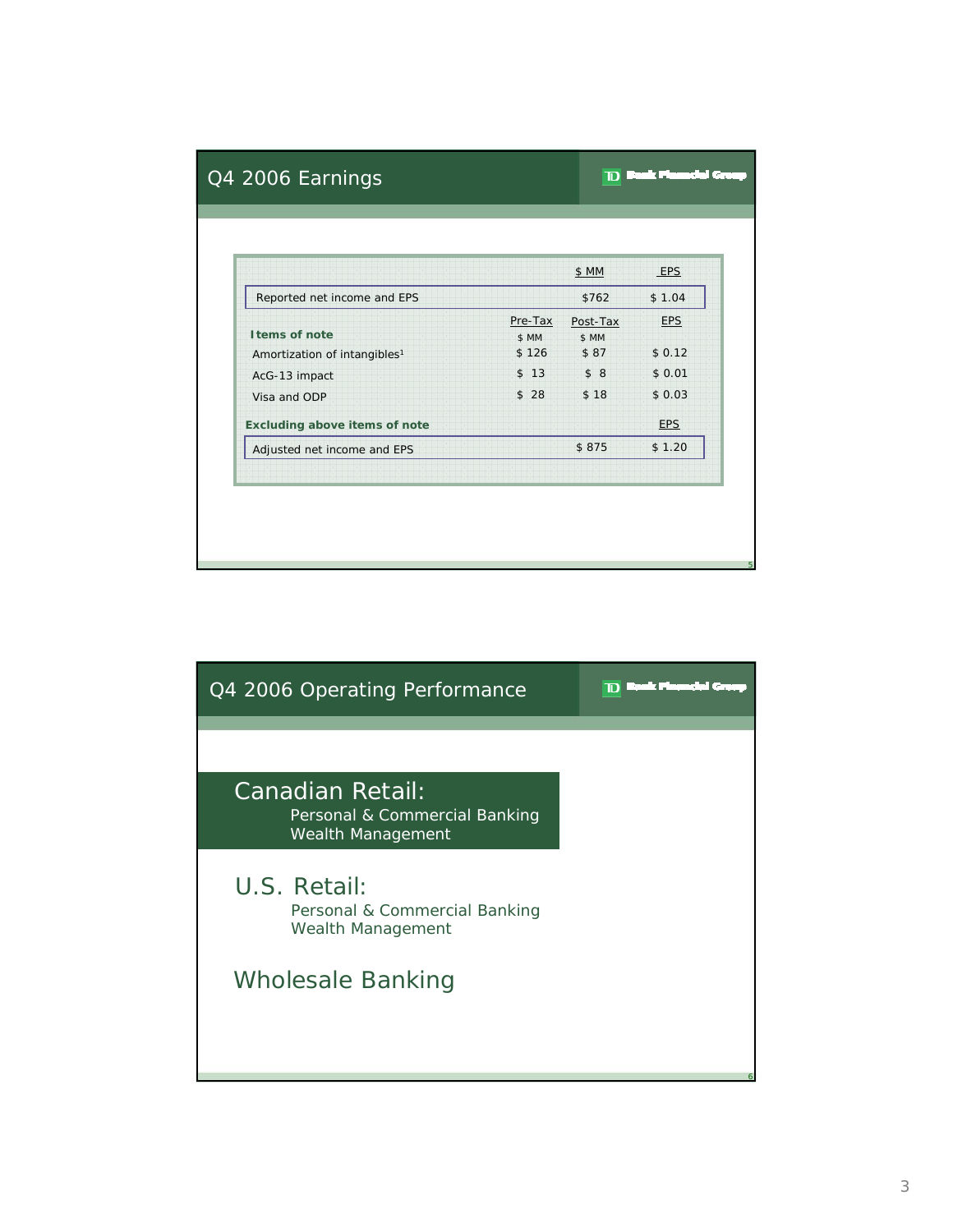| Canadian Retail <sup>1</sup>                                                                                                                                                                                                                                                                                                                                             |                      |           |                       |       |       |
|--------------------------------------------------------------------------------------------------------------------------------------------------------------------------------------------------------------------------------------------------------------------------------------------------------------------------------------------------------------------------|----------------------|-----------|-----------------------|-------|-------|
| P&L \$MM                                                                                                                                                                                                                                                                                                                                                                 |                      |           |                       |       |       |
|                                                                                                                                                                                                                                                                                                                                                                          |                      |           |                       |       |       |
|                                                                                                                                                                                                                                                                                                                                                                          | Q4/06                | Q3/06     | Q4/05                 | YoY   | QoQ   |
| Revenue                                                                                                                                                                                                                                                                                                                                                                  | \$2,452              | \$2,421   | \$2,196               | 12%   | 1%    |
| PCL                                                                                                                                                                                                                                                                                                                                                                      | 132                  | 104       | 96                    | 38%   | 27%   |
| Expenses                                                                                                                                                                                                                                                                                                                                                                 | 1425                 | 1,383     | 1,308                 | 9%    | 3%    |
| Net Income                                                                                                                                                                                                                                                                                                                                                               | $\mathsf{\$}$<br>596 | \$<br>621 | 528<br>$\mathfrak{L}$ | 13%   | $-4%$ |
| Efficiency ratio                                                                                                                                                                                                                                                                                                                                                         | 58.1%                | 57.1%     | 59.6%                 | $-2%$ | 2%    |
|                                                                                                                                                                                                                                                                                                                                                                          |                      |           |                       |       |       |
|                                                                                                                                                                                                                                                                                                                                                                          |                      |           |                       |       |       |
|                                                                                                                                                                                                                                                                                                                                                                          |                      |           |                       |       |       |
|                                                                                                                                                                                                                                                                                                                                                                          |                      |           |                       |       |       |
| "Canadian Retail" results in this presentation consist of Canadian Personal and Commercial Banking business segment results<br>included in the Bank's reports to shareholders for the relevant periods and Canadian Wealth Management results, a subset of the<br>Wealth Management business segment results of the Bank, as explained on slide 15 of this presentation. |                      |           |                       |       |       |

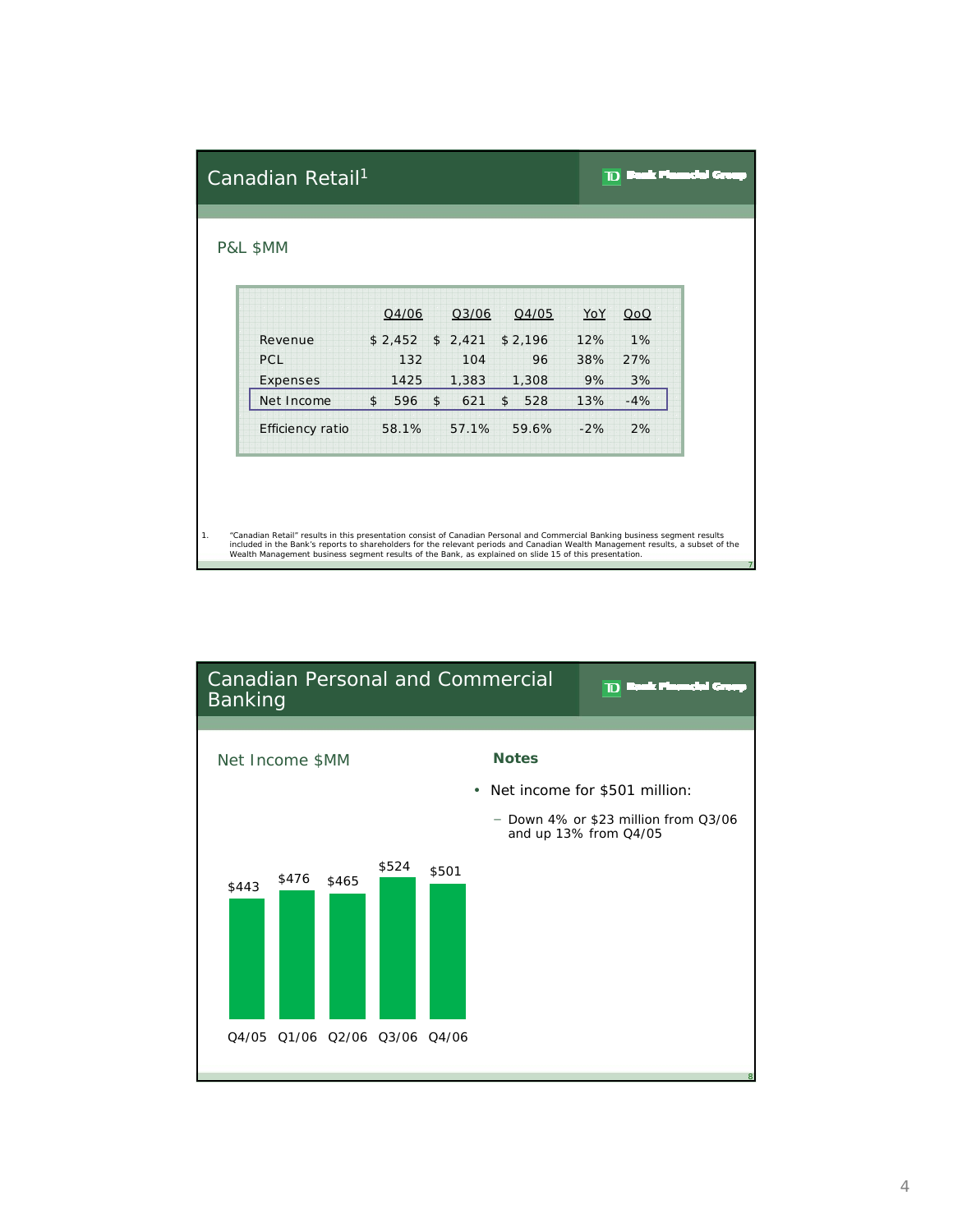

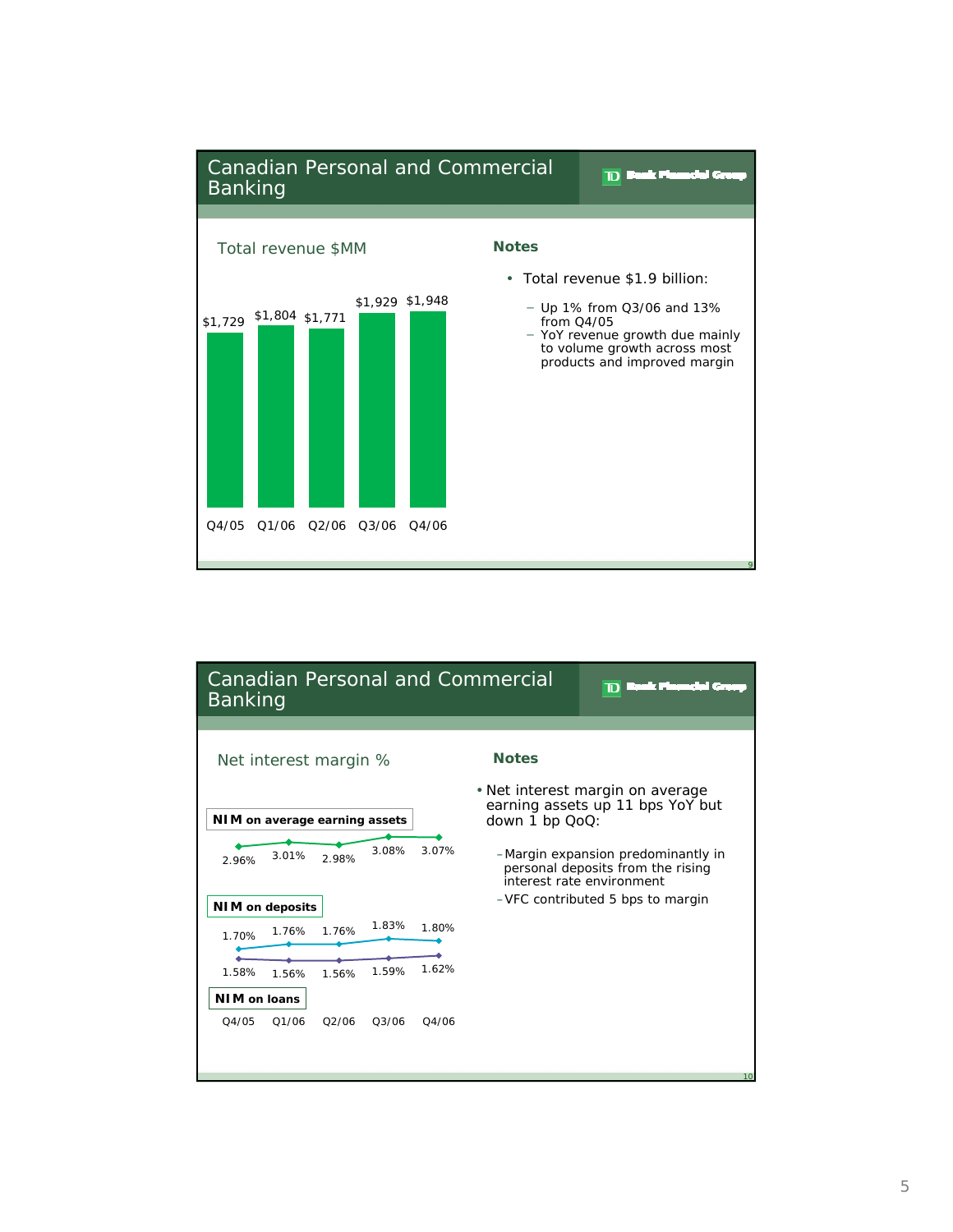

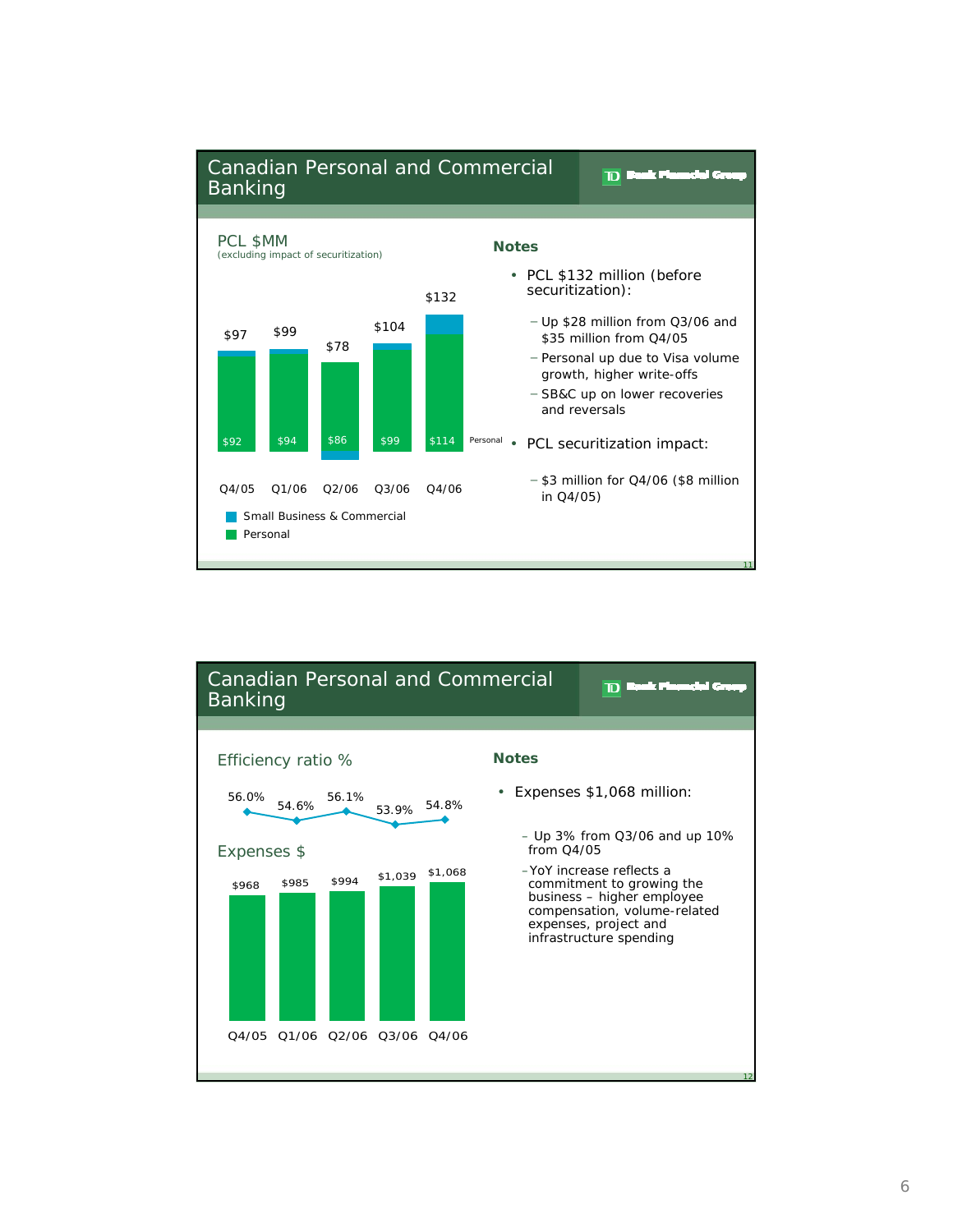

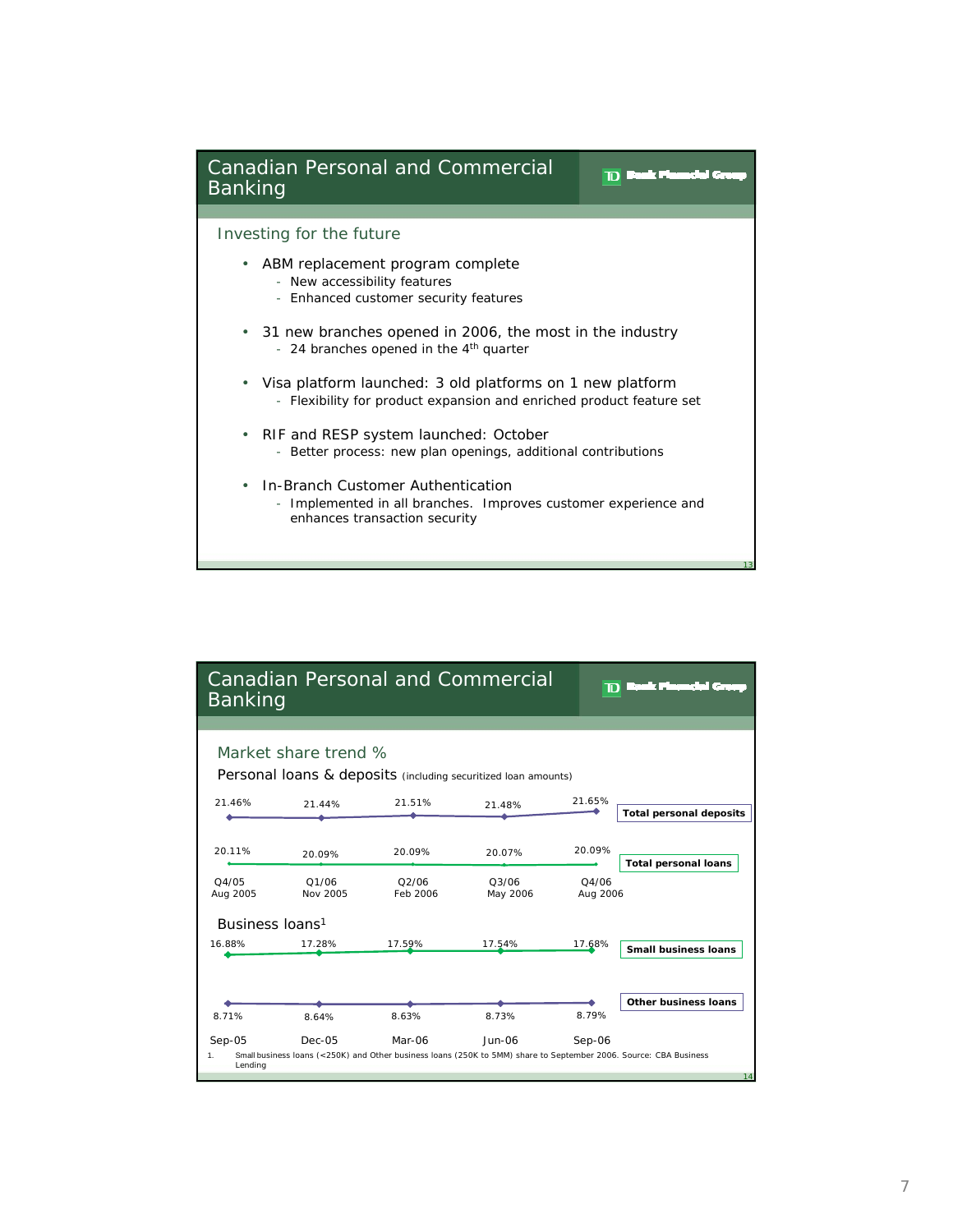

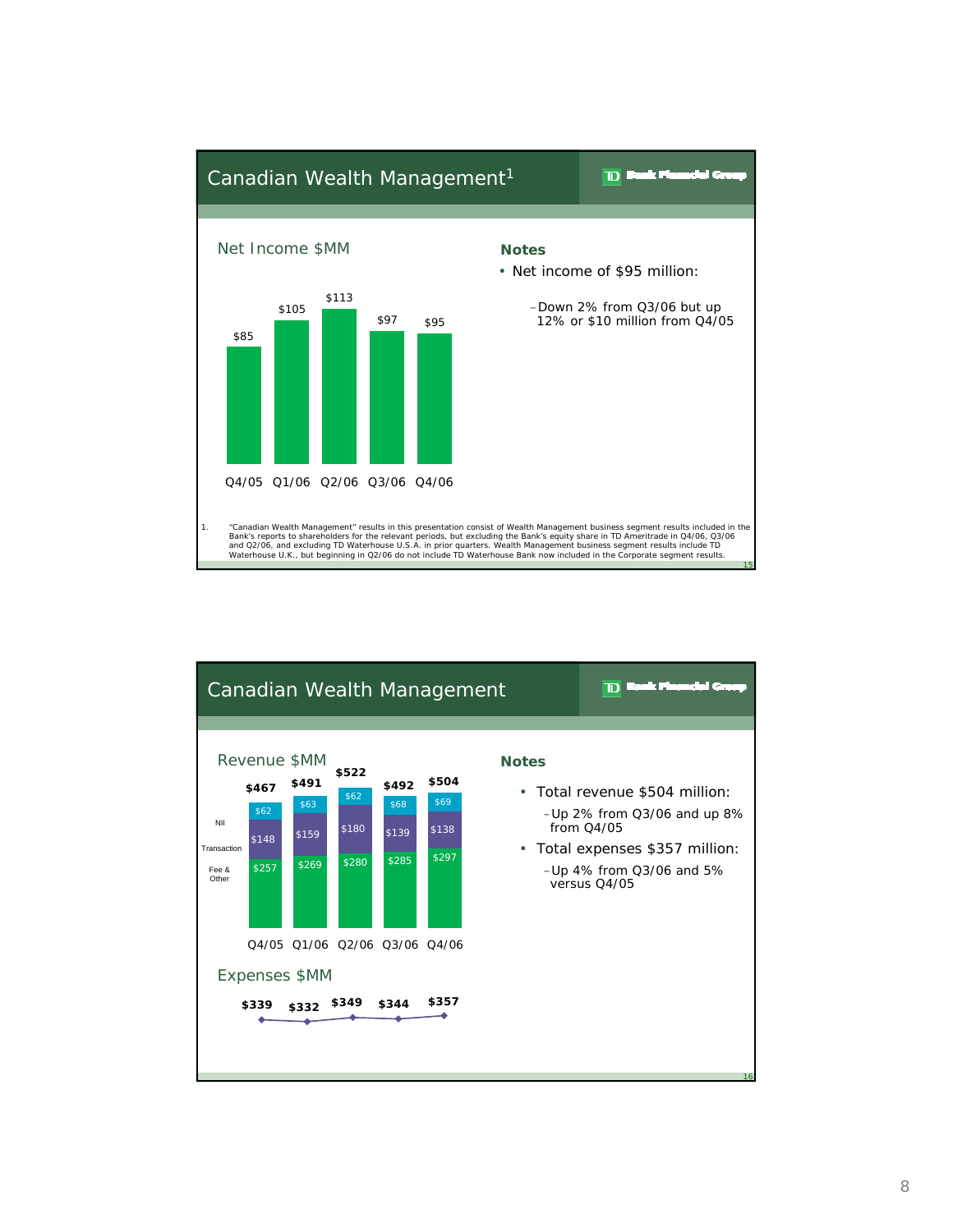

|                                                     | Canadian Wealth Management |        | $\mathbf{D}$ Bask Financial Gro |        |        |                 |  |  |  |  |  |
|-----------------------------------------------------|----------------------------|--------|---------------------------------|--------|--------|-----------------|--|--|--|--|--|
| Mutual Fund Market share trend %<br>Long-term funds |                            |        |                                 |        |        |                 |  |  |  |  |  |
|                                                     | 21 04%                     | 21.09% | 21.18%                          | 21.18% | 21.30% | <b>Banks</b>    |  |  |  |  |  |
|                                                     | 6.52%                      | 6.57%  | 6.65%                           | 6.73%  | 6.75%  | <b>Industry</b> |  |  |  |  |  |
|                                                     | Q4/05                      | 01/06  | O2/06                           | 03/06  | 04/06  |                 |  |  |  |  |  |
| <b>Money market funds</b>                           |                            |        |                                 |        |        |                 |  |  |  |  |  |
|                                                     | 25.63%                     | 26.06% | 26.68%                          | 26.68% | 26.39% | <b>Banks</b>    |  |  |  |  |  |
|                                                     | 19.78%                     | 20.12% | 20.58%                          | 20.21% | 20.30% | Industry        |  |  |  |  |  |
|                                                     | Q4/05                      | Q1/06  | Q2/06                           | Q3/06  | Q4/06  | 18              |  |  |  |  |  |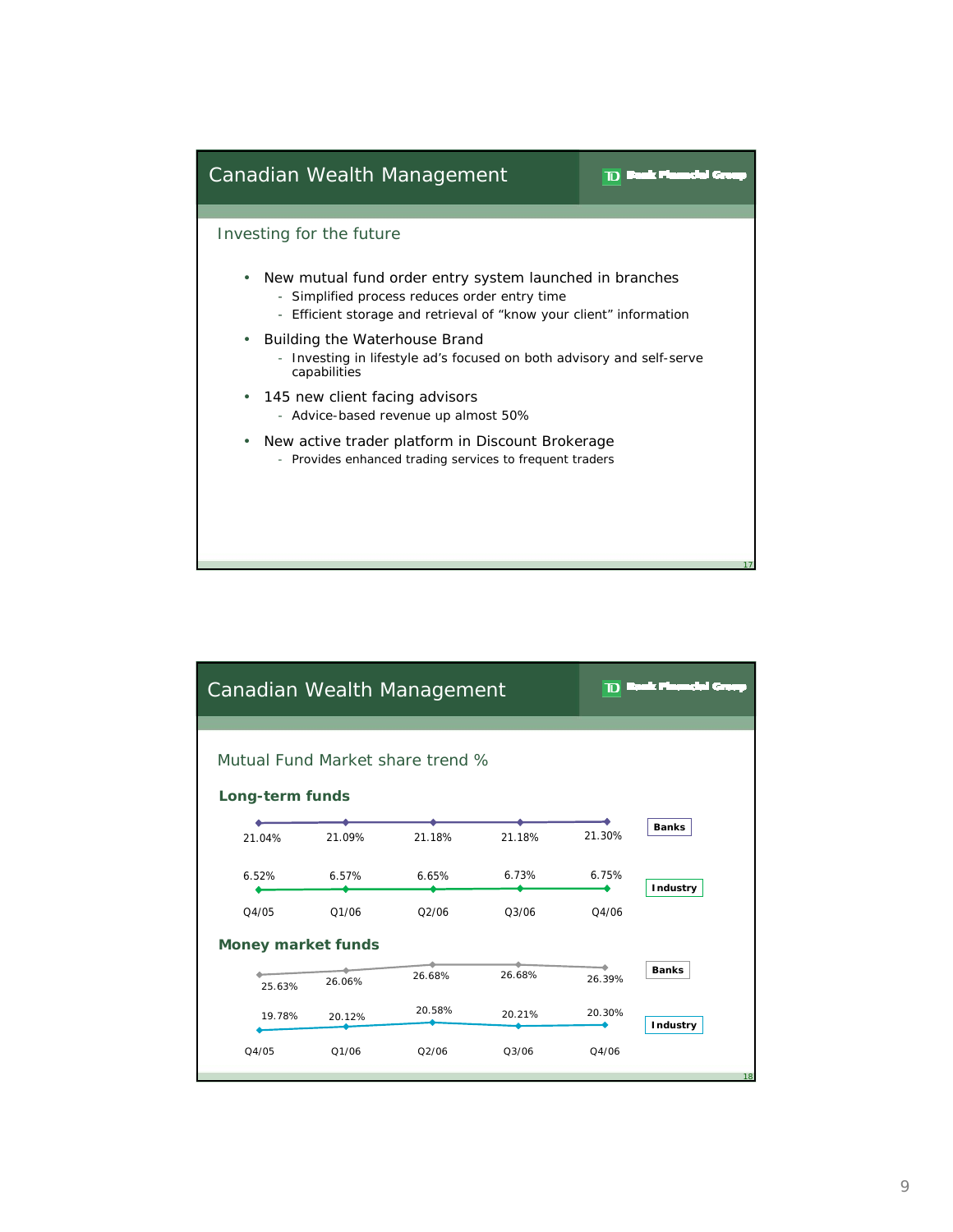

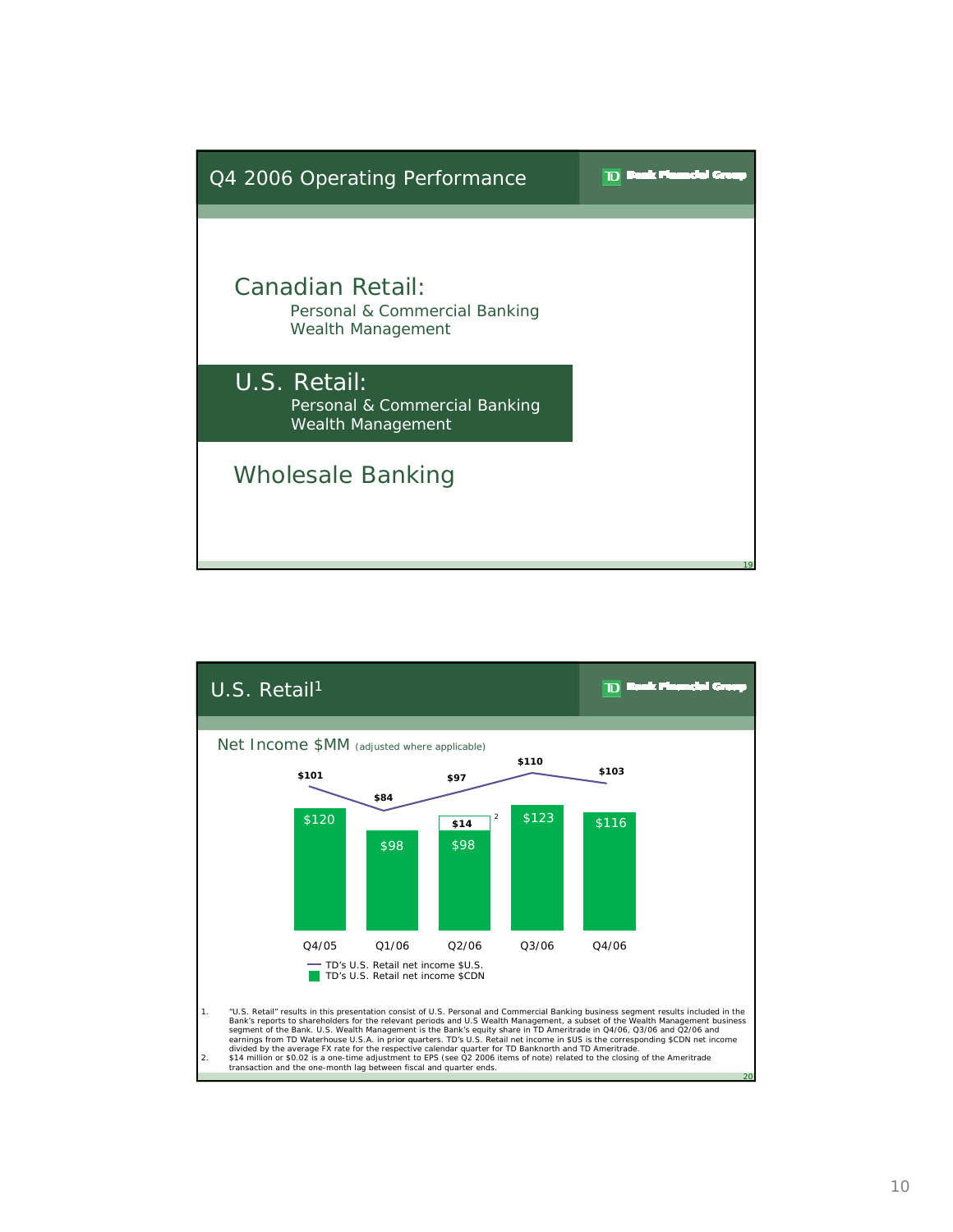

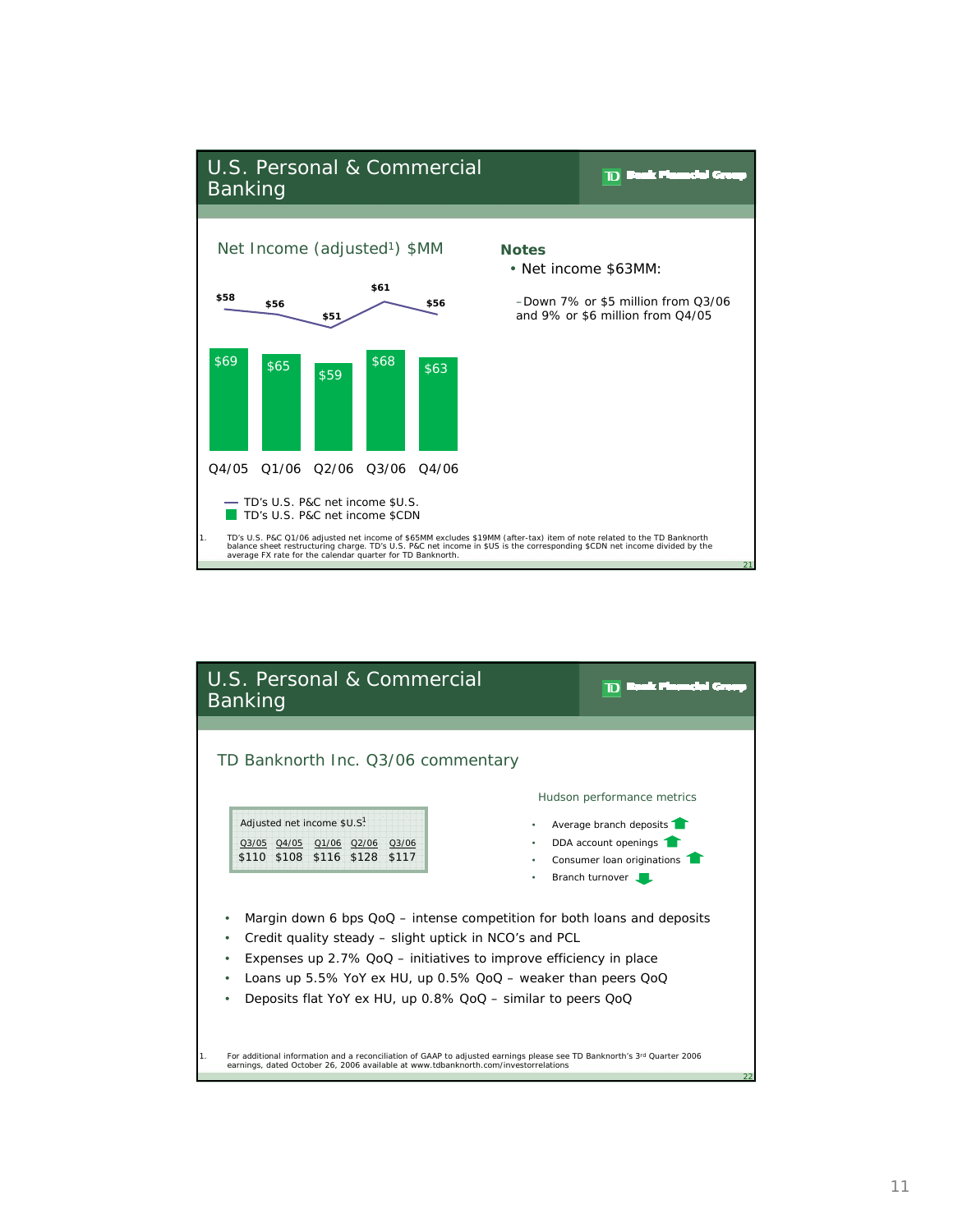

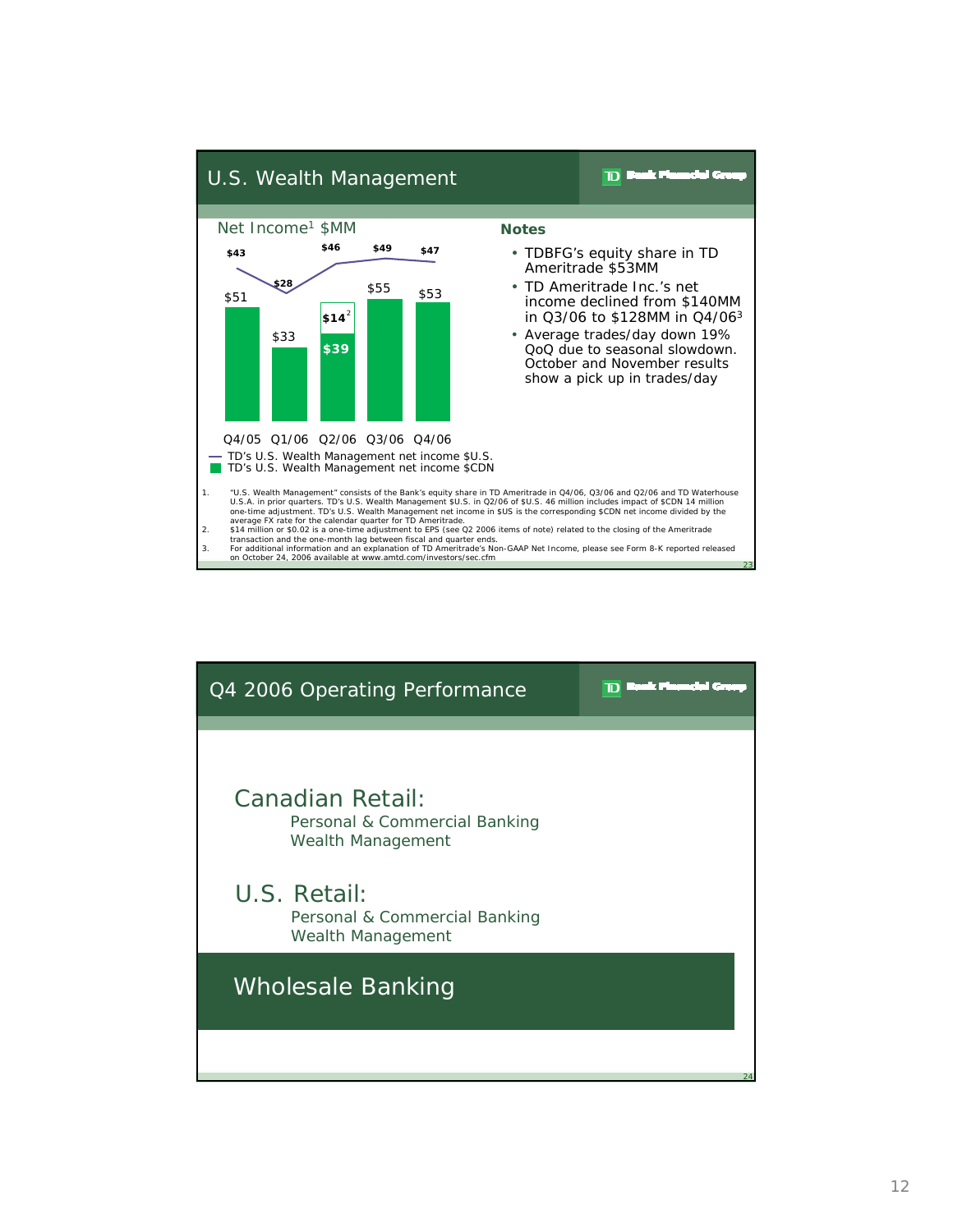